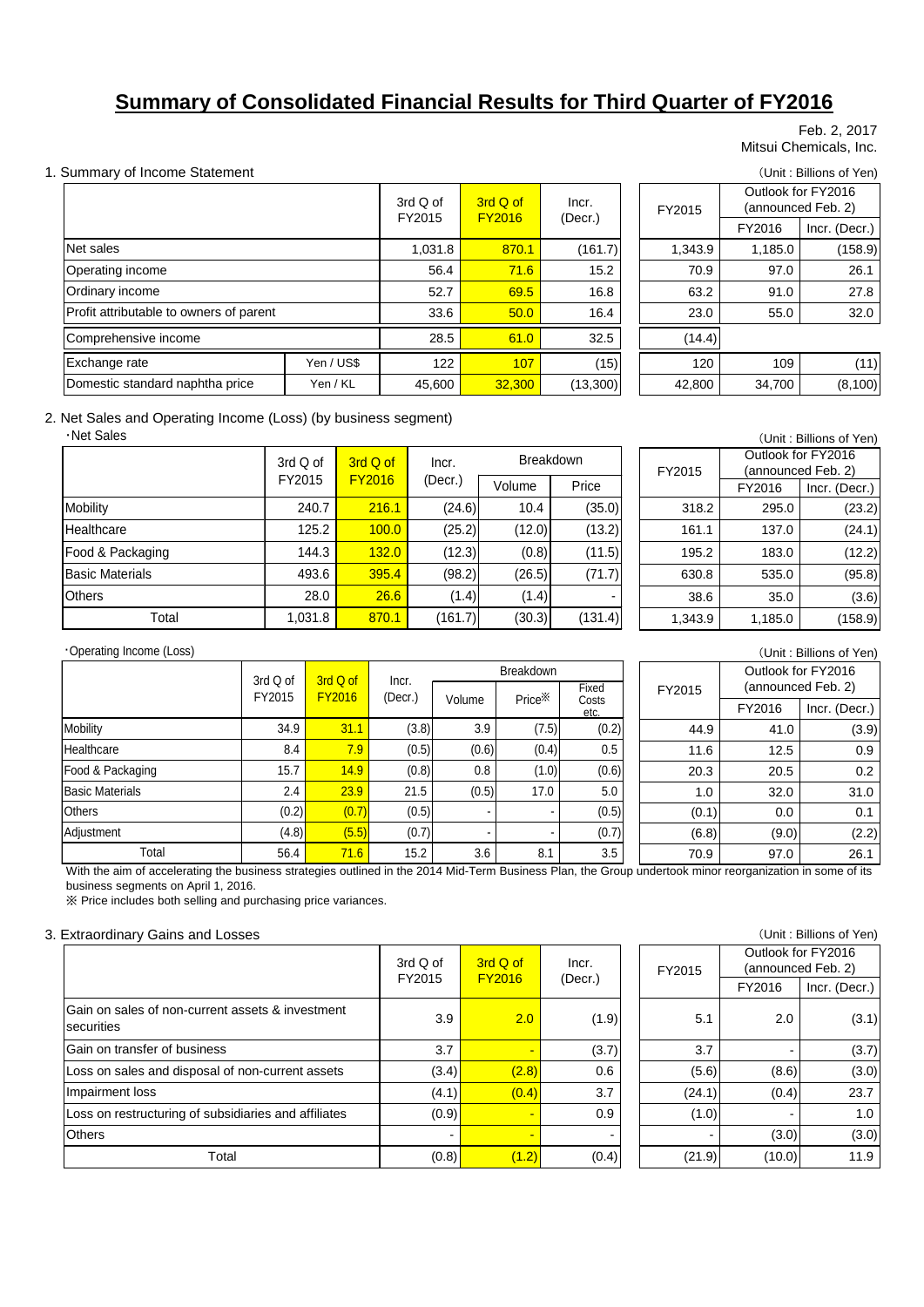#### 4. Summary of Balance Sheet

|  | (Unit: Billions of Yen) |  |  |  |
|--|-------------------------|--|--|--|
|--|-------------------------|--|--|--|

|                         | Assets                    |                           |                  | Liabilities and Net assets       |                           |                           |                  |
|-------------------------|---------------------------|---------------------------|------------------|----------------------------------|---------------------------|---------------------------|------------------|
|                         | As of<br>Mar. 31,<br>2016 | As of<br>Dec. 31,<br>2016 | Incr.<br>(Decr.) |                                  | As of<br>Mar. 31,<br>2016 | As of<br>Dec. 31,<br>2016 | Incr.<br>(Decr.) |
| Current assets          | 628.2                     | 647.2                     | 19.0             | Interest-bearing liabilities     | 473.0                     | 451.3                     | (21.7)           |
| Tangible fixed assets   | 413.4                     | 409.6                     | (3.8)            | Other liabilities                | 342.7                     | 336.3                     | (6.4)            |
| Intangible fixed assets | 40.2                      | 36.9                      | (3.3)            | Shareholders' equity             | 381.9                     | 427.1                     | 45.2             |
| Investments and others  | 177.1                     | 184.3                     | 7.2              | Non-controlling interests        | 61.3                      | 63.3                      | 2.0              |
| Total assets            | ,258.9                    | 1.278.0                   | 19.1             | Total liabilities and net assets | 1,258.9                   | 1,278.0                   | 19.1             |
| Inventories ]           | 240.7                     | 240.9                     | 0.2              | Net D/E Ratio 1                  | 1.03                      | 0.85                      | (0.18)           |

#### 5. Summary of Cash Flow (Unit : Billions of Yen)

|                                                | 3rd Q of<br>FY2015 | 3rd Q of<br><b>FY2016</b> | Incr.<br>(Decr.) | FY2015 | Outlook for FY2016<br>(announced Feb. 2) |               |
|------------------------------------------------|--------------------|---------------------------|------------------|--------|------------------------------------------|---------------|
|                                                |                    |                           |                  |        | FY2016                                   | Incr. (Decr.) |
| Cash flows from operating activities           | 107.9              | 73.8                      | (34.1)           | 145.9  | 100.0                                    | (45.9)        |
| Cash flows from investing activities           | (28.7)             | (29.8)                    | (1.1)            | (36.4) | (52.0)                                   | (15.6)        |
| Free cash flows                                | 79.2               | 44.0                      | (35.2)           | 109.5  | 48.0                                     | (61.5)        |
| Cash flows from financing activities           | (60.1)             | (35.5)                    | 24.6             | (79.0) | (45.0)                                   | 34.0          |
| <b>Others</b>                                  | (1.1)              | (0.5)                     | 0.6              | (2.9)  | (0.5)                                    | 2.4           |
| Net incr. (decr.) in cash and cash equivalents | 18.0               | 8.0                       | (10.0)           | 27.6   | 2.5                                      | (25.1)        |
| Cash and cash equivalents at the end of period | 68.6               | 86.2                      | 17.6             | 78.2   |                                          |               |

#### 6. Dividends

|                       | Annual Dividends per Share (yen) |      |                          |       |        |  |  |  |
|-----------------------|----------------------------------|------|--------------------------|-------|--------|--|--|--|
|                       | 1st Q                            | 2ndQ | 3rd Q                    | 4th Q | Annual |  |  |  |
| <b>IFY2015 Result</b> | -                                | 4.00 | $\overline{\phantom{0}}$ | 4.00  | 8.00   |  |  |  |
| IFY2016 Outlook       | -                                | 5.00 | $\overline{\phantom{0}}$ | 6.00  | 11.00  |  |  |  |

### 7. Number of shares outstanding (common stock)

|                                                                     | FY2015           | 3rd Q of<br><b>FY2016</b> |
|---------------------------------------------------------------------|------------------|---------------------------|
| Number of shares outstanding at term-end (including treasury stock) | 1,022,020,076    | 1.022.020.076             |
| Number of shares of treasury stock at term-end                      | 21,483,760       | 21.622.347                |
| Average number of shares                                            | 1,000,747,068 *  | 1,000,490,861             |
|                                                                     | *3rd Q of FY2015 |                           |

#### 8. Topics

・Mitsui Chemicals commences operations at Korean subsidiary (April 2016)

- ・Construction starts at new facility for high performance nonwovens at Nagoya Works in Japan (April 2016, 15,000 tons/annum, commercial operations in FY2017)
- ・New system house base starts operations in Mexico (April 2016)
- ・Termination of MDI plant at Omuta Works in Japan (May 2016, 60,000 tons/annum)
- ・Mitsui Chemicals Agro and PI Industries entered into an agreement to establish a joint venture for agrochemical registration in India (May 2016)
- ・Construction starts to expand facilities for polypropylene compounds
- (July 2016, Total for U.S., Mexico, and India 50,000 tons/annum, commercial operations in FY2017)
- ・Construction starts to expand facilities for premium high performance nonwovens in Japan
	- (July 2016, 6,000 tons/annum, commercial operations in FY2017)
- ・Taiwan joint venture for electrolyte solution starts operations (July 2016, 1,500 tons/annum)
- ・Mitsui Chemicals Agro reached an agreement for the business and capital tie-up with Cuulong in Vietnam (August 2016)
- ・Startup of Evolue™ Plant in Singapore (August 2016, 300,000 tons/annum)
- ・NTT Com and Mitsui Chemicals Succeeded Quality Prediction of Chemical Products using AI (September 2016)
- ・New High Performance Sunglass Lens Material NeoContrast™ (September 2016)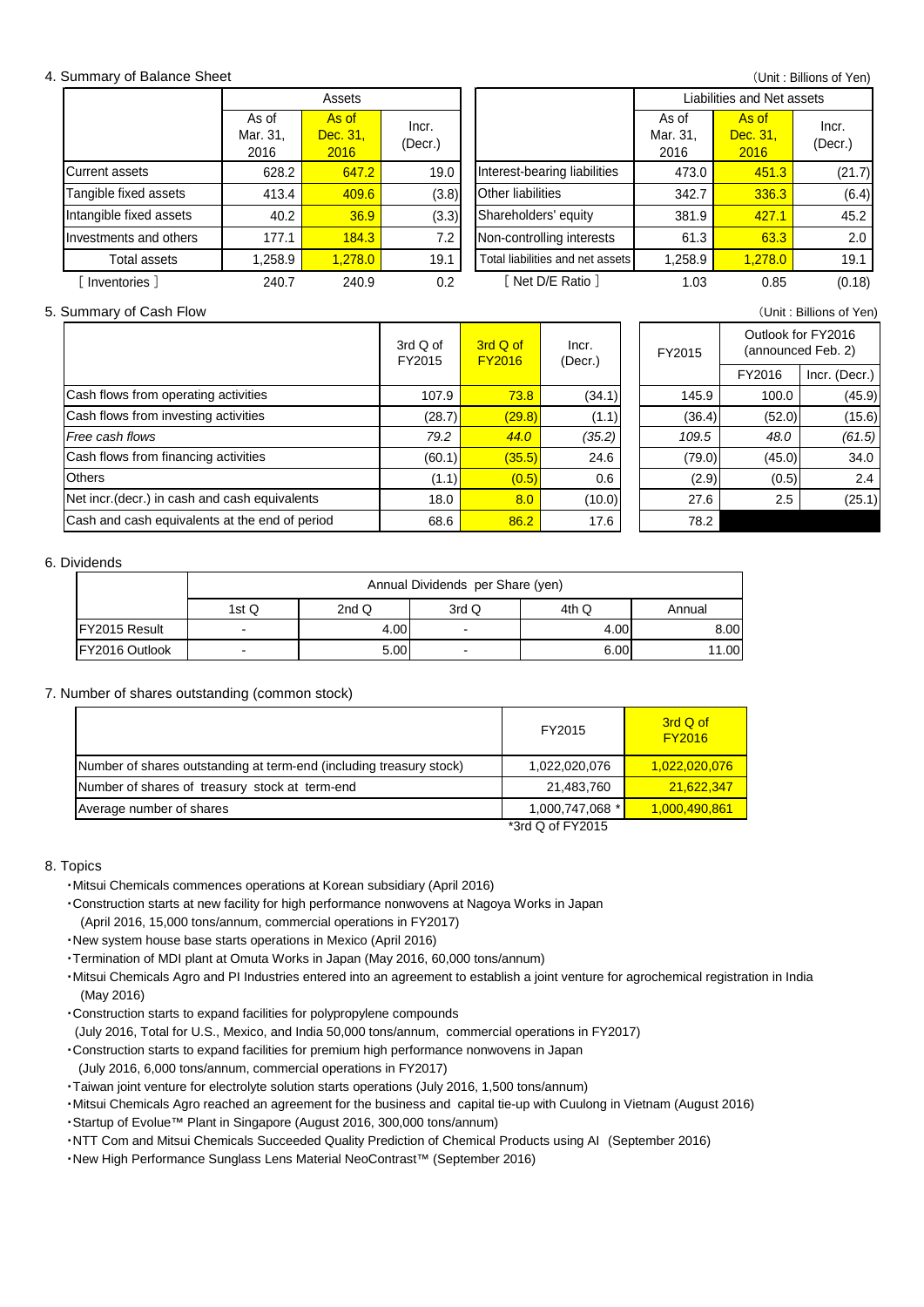- ・Developing rapid diagnostic system identifying the sepsis-causing bacteria (October 2016) (Joint research with University of Toyama, selected as a program in Innovation Setup Scheme by Japan Agency for Medical Research and Development)
- ・Construction completion of electrolyte solution production facilities at Nagoya Works in Japan (October 2016) (5,000 tons/annum, commercial operations in FY2017)
- ・Construction starts to expand production capacity of electrolyte solution for Taiwan joint venture (October 2016) (3,500 tons/annum, commercial operations in FY2017)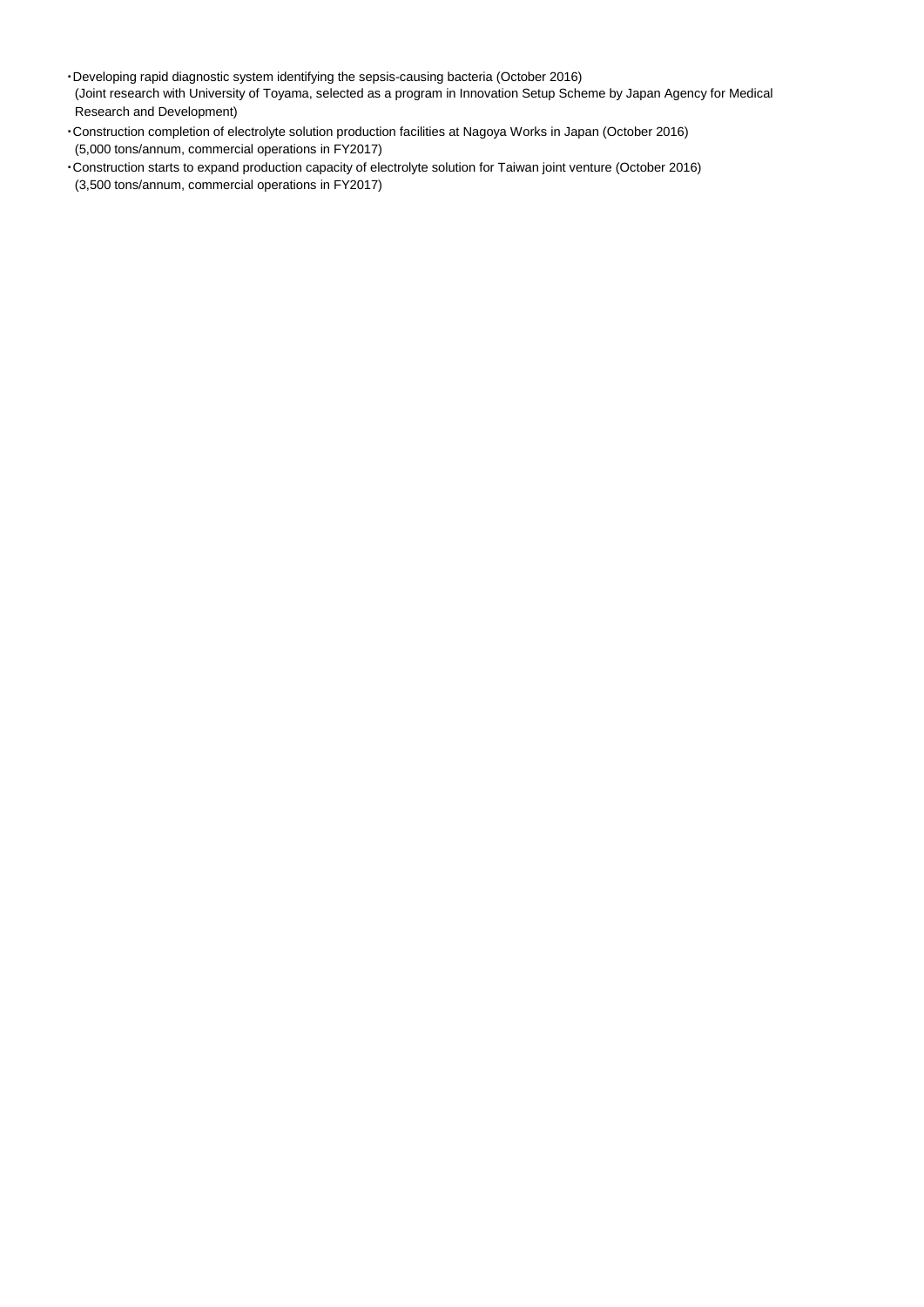# **1. Operating Results**

# **(1) Overview**

In the fiscal period under review (the nine-month period from Apr 1, 2016 to Dec 31, 2016, hereinafter the "third quarter"), the economy of the United States and Europe continued to improve. However, careful attention needs to be paid to fluctuations in the global economy, including those caused by the United Kingdom's decision to leave the European Union and the U.S. presidential election. In Japan, despite signs of delayed recovery in some sectors, the economy continued to gradually improve amid rising employment and incomes as well as the continually weakening yen and rising stock prices following the November U.S. presidential election.

The Mitsui Chemicals Group (hereinafter the "Group") reported the following operating results for the third quarter.

|                                 |                  |                         |                        | (Billions of Yen)                                 |
|---------------------------------|------------------|-------------------------|------------------------|---------------------------------------------------|
|                                 | <b>Net Sales</b> | <b>Operating Income</b> | <b>Ordinary Income</b> | <b>Profit Attributable</b><br>to Owners of Parent |
| The third quarter               | 870.1            | 71.6                    | 69.5                   | 50.0                                              |
| Same period of<br>previous year | 1,031.8          | 56.4                    | 52.7                   | 33.6                                              |
| Change                          | (161.7)          | 15.2                    | 16.8                   | 16.4                                              |
| Change (%)                      | (15.7)           | 27.0                    | 31.9                   | 48.8                                              |

**Net Sales** decreased 161.7 billion yen, or 15.7%, compared with the corresponding period of the previous fiscal year to 870.1 billion yen. This was mainly attributable to 131.4 billion yen decrease in sales prices and 30.3 billion yen decrease in sales volume. Sales prices were lower because of the drop in naphtha, other raw materials and fuel prices and changes in foreign exchange rates. Sales volume fell, due to the impact of unification of accounting periods in the dental materials and other businesses and transfer of polyurethane materials business in the previous fiscal year.

**Operating income** was 71.6 billion yen, increased 15.2 billion yen or 27.0% year on year. This result was due to healthy sales in the Mobility segment and reduced fixed costs attributable to the effect of business structure improvement in the Basic Materials segment.

**Ordinary income** was 69.5 billion yen, increased 16.8 billion yen or 31.9% year on year. This result largely reflected an increase in operating income, although foreign exchange gains and losses were worse.

**Extraordinary income and losses** amounted to 1.2 billion yen loss, mainly due to loss on disposal of non-current assets.

As a result of the aforementioned factors, **profit before income taxes** amounted to 68.3 billion yen, an increase of 16.4 billion yen, or 31.6% year on year.

**Profit attributable to owners of parent** after accounting for income taxes and non-controlling interests was 50.0 billion yen, an increase of 16.4 billion yen, or 48.8% compared with the corresponding period of the previous fiscal year. Earnings per share for the period was 50.01 yen.

# **(2) Results by Business Segment**

The status of each segment during the third quarter is as follows.

With the aim of accelerating the business strategies outlined in the 2014 Mid-Term Business Plan, the Group undertook minor reorganization in some of its business segments on April 1,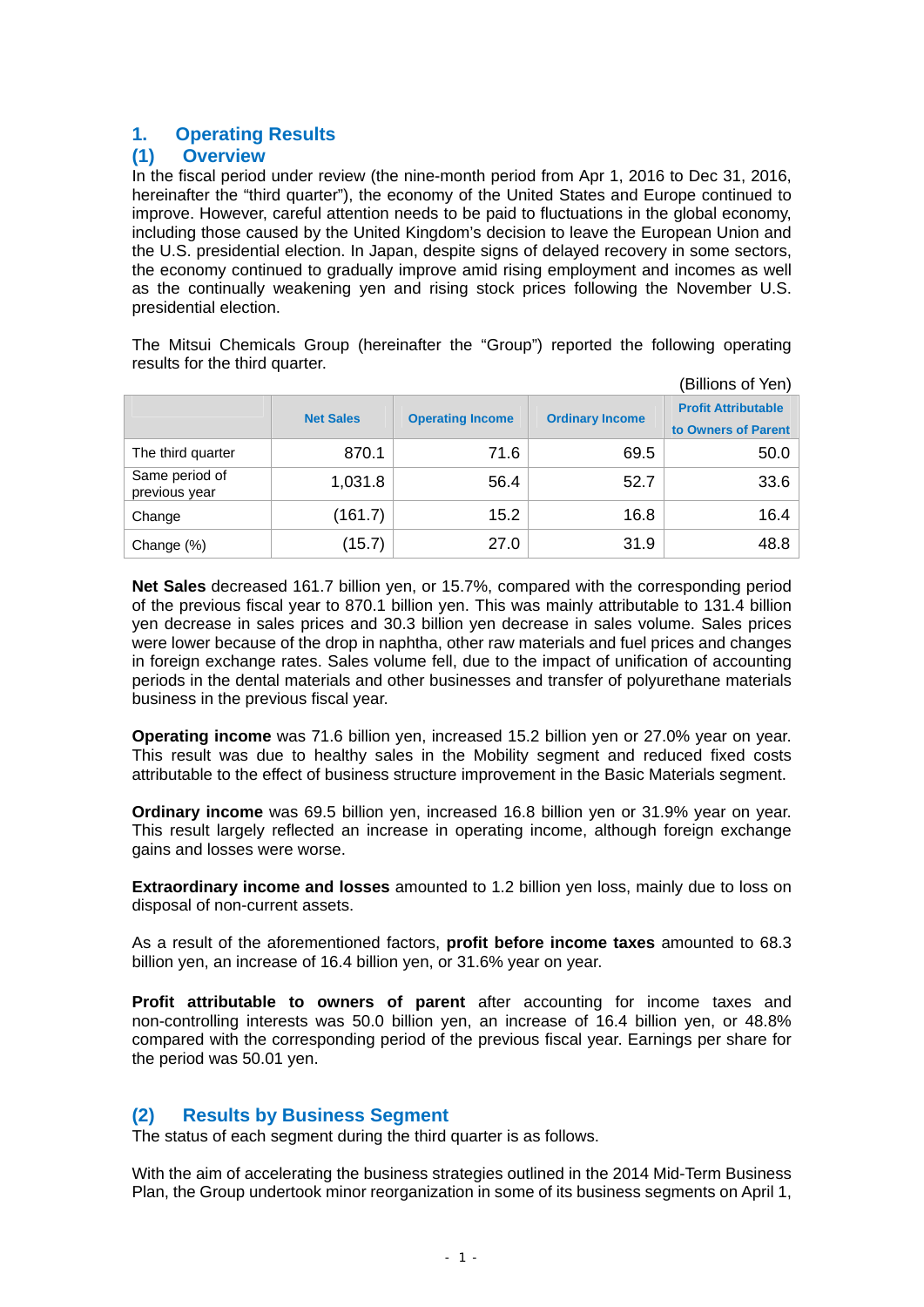2016. Specifically, overseas polypropylene compound businesses, which had been components of the Petrochemicals segment, were integrated with the former Functional Polymeric Materials segment, which, in turn, has been reclassified as the Mobility segment. Moreover, the Group reclassified the Food & Packaging segment by incorporating the coatings & engineering materials business that had been a part of the Polyurethane segment. The former Basic Chemicals segment was integrated with the Petrochemicals segment—after relocating its overseas polypropylene compound businesses—as well as the polyurethane materials business, which had been a part of the Polyurethane segment, thereby forming the new Basic Materials segment.

Accordingly, segment information for the corresponding period of the previous fiscal year is based on this reclassification.

### **Mobility**

Net sales decreased 24.6 billion yen compared with the same period of the previous fiscal year to 216.1 billion yen and comprised 25% of total sales. Operating income decreased 3.8 billion yen to 31.1 billion yen year on year. The decrease in income was due to the effect of a stronger yen and the unfavorable trading terms in spite of an increase in sales volume.

In **elastomers**, which are primarily used in automotive components and as resin modifiers, the business performances were affected by the unfavorable trading terms and the effect of a stronger yen despite its healthy sales.

In **performance compounds**, sales expanded. This was contributed to the start-up of the subsidiary in China, in spite of the impact of a stronger yen.

In **functional polymers**, which are primarily used in ICT (information communication technology) -related products, the business performances were affected by stronger yen, in spite of the healthy sales.

In overseas **polypropylene compound** businesses, although the production volume increased mainly in North America, trading terms including the effect of foreign exchange turned unfavorable.

### **Healthcare**

Net sales decreased 25.2 billion yen year on year to 100.0 billion yen and comprised 12% of total sales. Operating income decreased 0.5 billion yen compared with the same period of the previous fiscal year to 7.9 billion yen, mainly due to the decrease in sales volume of non-woven fabrics although vision-care materials enjoyed healthy sales and fixed costs of dental materials were reduced.

In **vision-care materials**, sales of ophthalmic lens materials were healthy.

In **non-woven fabrics**, consumption of premium paper diapers remained firm, but sales volume was impacted by the usage of distribution stock.

In **dental materials**, although the sales volume decreased due to unification of accounting periods in the previous fiscal period, sales were healthy mainly in Europe and North America. Because of the impairment loss booked in the previous fiscal year, amortization expenses of goodwill and other fixed expenses decreased.

### **Food & Packaging**

Net sales decreased 12.3 billion yen compared with the same period of the previous fiscal year to 132.0 billion yen and comprised 15% of total sales. Operating income decreased 0.8 billion yen to 14.9 billion yen year on year, due to the impact of stronger yen, in spite of healthy sales and improvement in trading terms.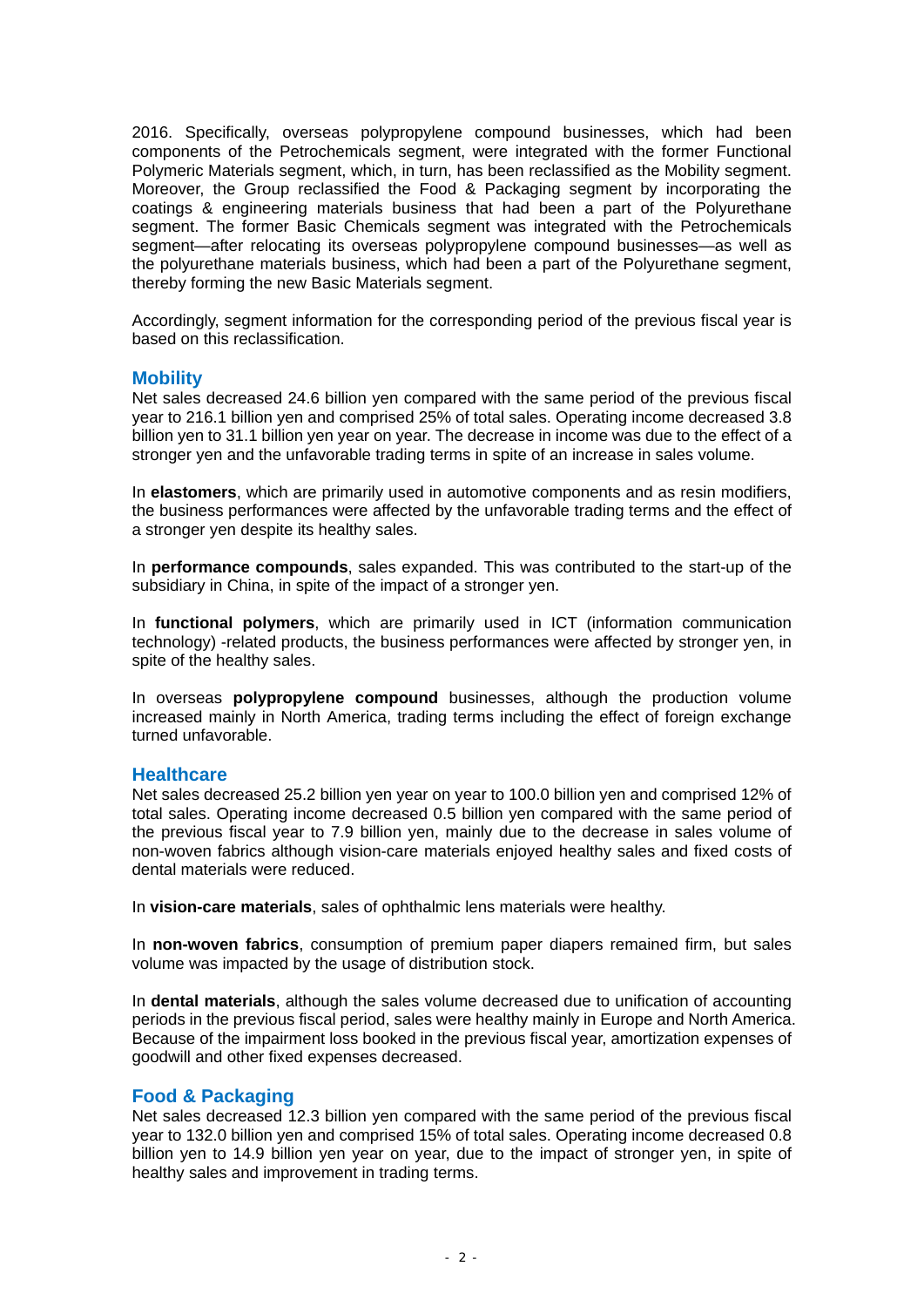In **coatings & engineering materials**, sales were healthy. Trading terms were improved at an overseas subsidiary.

In **performance films and sheets**, sales of packaging materials were healthy.

In **agrochemicals**, sales volume decreased in both domestic and overseas markets. Performance was affected by a stronger yen.

### **Basic Chemicals**

Net sales decreased 98.2 billion yen compared with the same period of the previous fiscal year to 395.4 billion yen and accounted for 45% of total sales. On the other hand, operating income increased 21.5 billion yen year on year, to 23.9 billion yen. This was mainly attributable to the effect of business structure improvement and firm domestic demand.

**Naphtha cracker** operating rates grew compared with the same period of the previous fiscal year. Performances of **polyethylene** and **polypropylene** were firm, backed by domestic demand.

In **phenols**, the market environment was severe but slowly improved in comparison with the same period of the previous fiscal year. The effect of business structure improvement gradually emerged.

In purified terephthalic acid (**PTA**), although conditions remained severe mainly due to market stagnation in China, the effect of business structure improvement gradually emerged.

In **polyurethane materials**, income was improved, mainly due to the reduction of fixed costs resulting from business structure improvement.

### **Others**

Net sales decreased 1.4 billion yen to 26.6 billion yen, comprised 3% of total sales. Operating loss was 0.7 billion yen, a worsening of 0.5 billion yen year on year.

# **2. Consolidated Financial Position Status of Assets, Liabilities and Net Assets**

**Total assets** at the end of the third quarter stood at 1,278.0 billion yen, an increase of 19.1 billion yen compared with the end of the previous fiscal year.

**Total liabilities** at the end of the third quarter decreased 28.1 billion yen compared with the previous fiscal year-end to 787.6 billion yen. **Interest-bearing debt** amounted to 451.3 billion yen, a fall of 21.7 billion yen compared with the previous fiscal year-end. As a result, the interest-bearing debt ratio was 35.3%, a decrease of 2.3 percentage point.

**Net assets** totaled 490.4 billion yen, an increase of 47.2 billion yen compared with the previous fiscal year-end. The **ratio of shareholders' equity to total assets** was 33.4%, up 3.1 percentage point from the previous fiscal year-end.

Accounting for the aforementioned factors, the **net debt-equity ratio** stood at 0.85 at the end of the third quarter, improved 0.18 point from the previous fiscal year-end.

# **3. Outlook for Fiscal 2016 (Year Ending March 31, 2017)**

Revisions on financial forecasts and cash dividend projection for FY2016, which were announced on Feb 2, 2017, under the title of *Revision of Consolidated Financial Forecasts for FY2016 and Cash Dividend,* are as follows.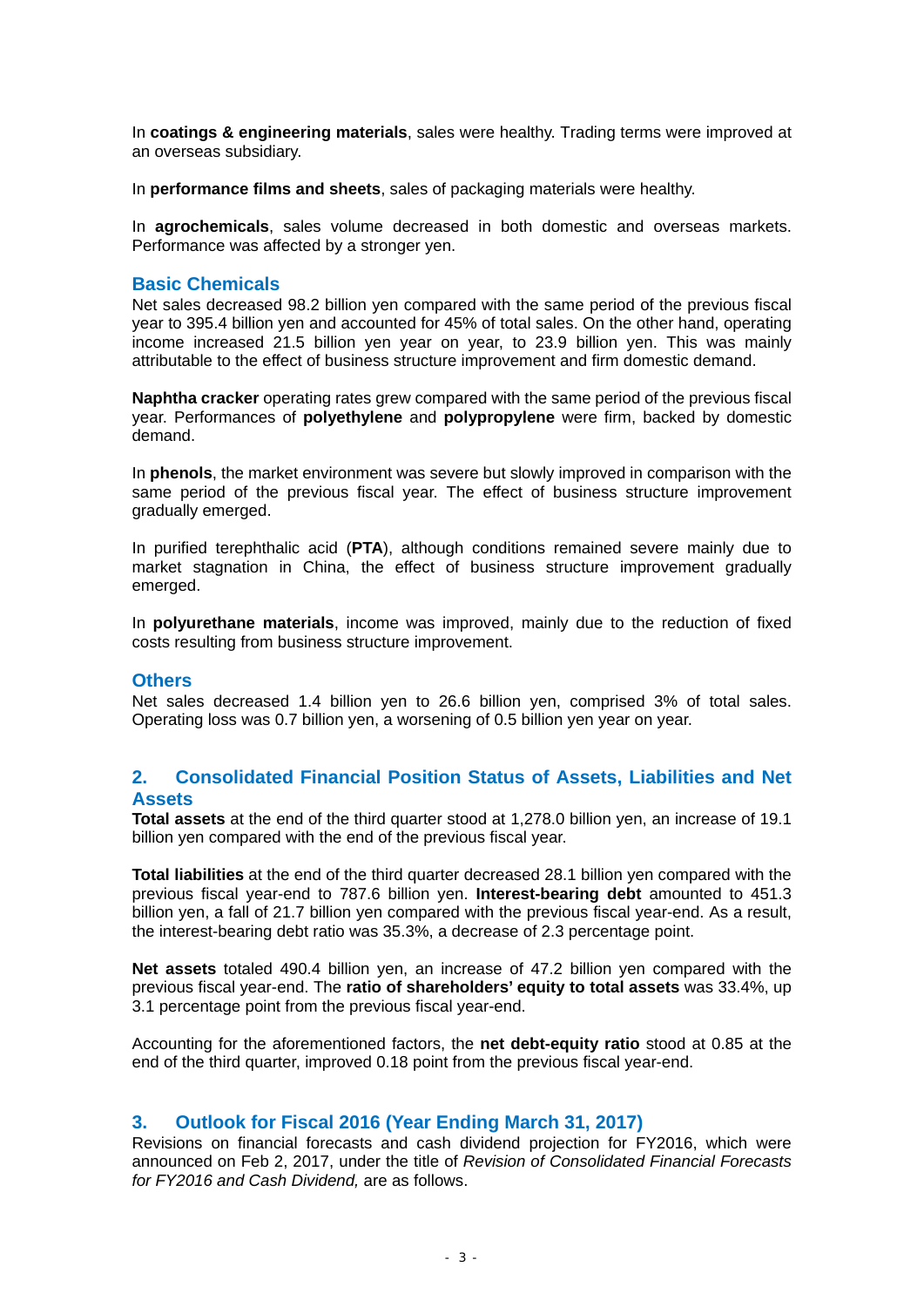# **(Revision of Financial Forecasts for Fiscal 2016)**

Outlook for the full year are based on the following assumptions:

a) Exchange rate for the full year is 109 yen/US\$ (Jan – Mar: 115 yen/US\$)

b) Average price of domestic naphtha is 34,700 yen /kl (Jan – Mar: 42,000 yen/kl)

| (Billions of Yen)                                              |                  |                                   |                                  |                                                                              |                                     |  |
|----------------------------------------------------------------|------------------|-----------------------------------|----------------------------------|------------------------------------------------------------------------------|-------------------------------------|--|
|                                                                | <b>Net Sales</b> | <b>Operating</b><br><b>Income</b> | <b>Ordinary</b><br><b>Income</b> | <b>Profit</b><br><b>Attributable to</b><br><b>Owners of</b><br><b>Parent</b> | <b>Earnings per</b><br><b>Share</b> |  |
| Previous forecast (A)                                          | 1,174.0          | 88.0                              | 80.0                             | 50.0                                                                         | 49.97 yen                           |  |
| Revised forecast (B)                                           | 1,185.0          | 97.0                              | 91.0                             | 55.0                                                                         | 54.97 yen                           |  |
| Difference (B-A)                                               | 11.0             | 9.0                               | 11.0                             | 5.0                                                                          |                                     |  |
| Ratio $(\% )$                                                  | 0.9              | 10.2                              | 13.8                             | 10.0                                                                         |                                     |  |
| (Reference)<br>FY2015 Actual<br>(Apr1,<br>2015 - Mar 31, 2016) | 1,343.9          | 70.9                              | 63.2                             | 23.0                                                                         | 22.95 yen                           |  |

# **(Revision by Business Segment)**

Outlook by FY2016 business segment is as follows.

|                      | (Billions of Yen) |                   |                            |                                  |               |                        |              |  |
|----------------------|-------------------|-------------------|----------------------------|----------------------------------|---------------|------------------------|--------------|--|
|                      | <b>Net Sales</b>  |                   |                            |                                  |               |                        |              |  |
|                      | <b>Mobility</b>   | <b>Healthcare</b> | Food &<br><b>Packaging</b> | <b>Basic</b><br><b>Materials</b> | <b>Others</b> | <b>Adjust-</b><br>ment | <b>Total</b> |  |
| Previous<br>forecast | 295.0             | 142.0             | 182.0                      | 516.0                            | 39.0          |                        | 1,174.0      |  |
| Revised<br>forecast  | 295.0             | 137.0             | 183.0                      | 535.0                            | 35.0          |                        | 1,185.0      |  |
| Difference           | 0.0               | (5.0)             | 1.0                        | 19.0                             | (4.0)         |                        | 11.0         |  |

(Billions of Yen)

|                   | <b>Operating Income (Loss)</b> |                   |                            |                                  |               |                        |              |  |
|-------------------|--------------------------------|-------------------|----------------------------|----------------------------------|---------------|------------------------|--------------|--|
|                   | <b>Mobility</b>                | <b>Healthcare</b> | Food &<br><b>Packaging</b> | <b>Basic</b><br><b>Materials</b> | <b>Others</b> | <b>Adjust-</b><br>ment | <b>Total</b> |  |
| Previous          | 40.0                           | 15.0              | 19.0                       | 22.0                             | 1.0           | (9.0)                  | 88.0         |  |
| forecast          |                                |                   |                            |                                  |               |                        |              |  |
| Revised           |                                | 12.5              | 20.5                       | 32.0                             | 0.0           | (9.0)                  | 97.0         |  |
| forecast          | 41.0                           |                   |                            |                                  |               |                        |              |  |
| <b>Difference</b> | 1.0                            | (2.5)             | 1.5                        | 10.0                             | (1.0)         | 0.0                    | 9.0          |  |

# (**Cash Dividends Forecasts for Fiscal 2016)**

The Group previously announced a revision of fourth quarter dividend of 5 yen per share for FY2016. However, as the Group's operating income of fiscal 2016 is expected to realize a higher growth on full year base, considering the recent business conditions, a fourth quarter dividend of 6 yen per share will be paid, an increase of 1 yen per share over that previously announced.